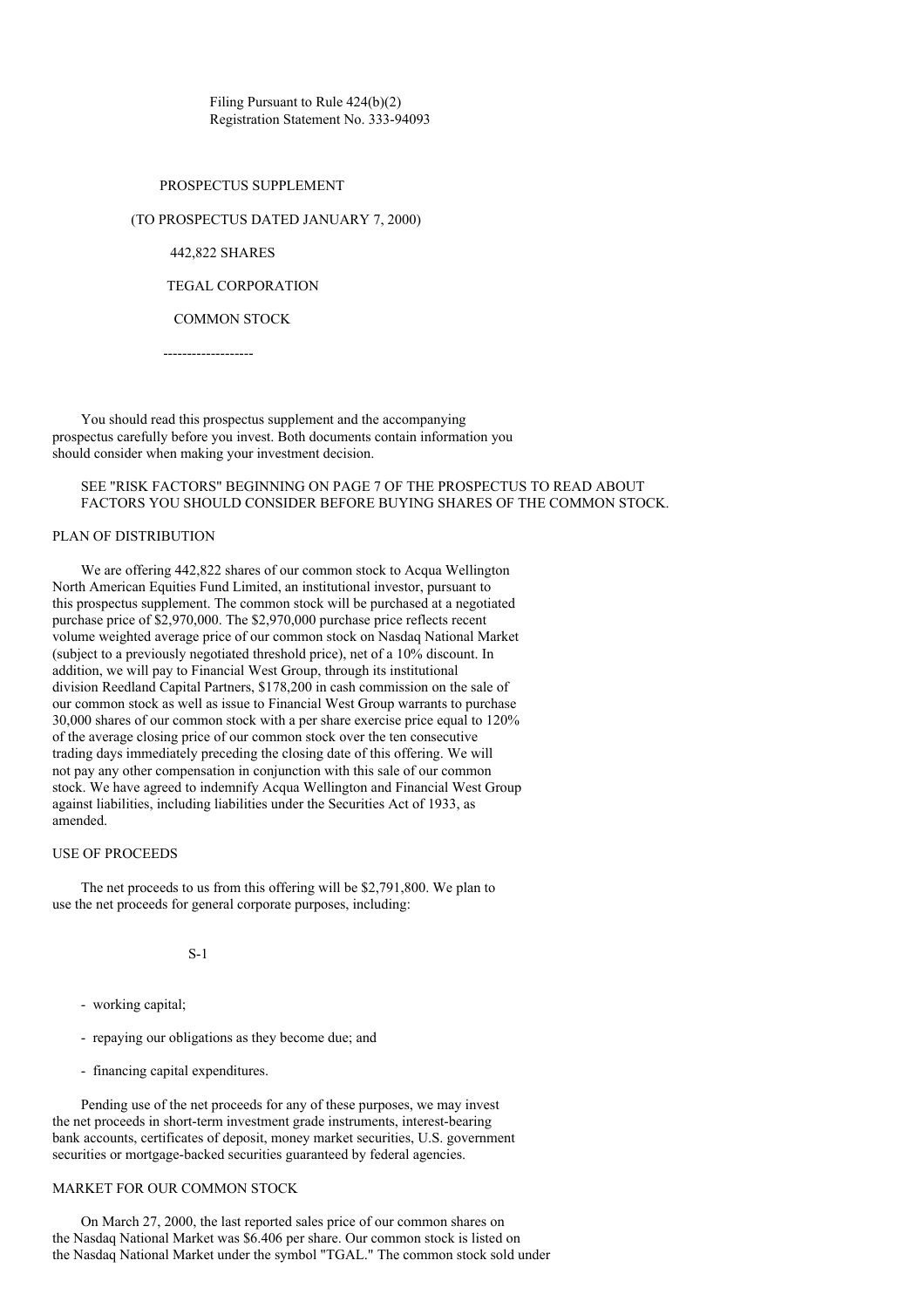this prospectus supplement will be listed on the Nasdaq National Market. As of March 24, 2000 and before the issuance of shares pursuant to this prospectus supplement, we had 12,008,086 shares of common stock outstanding.

# GENERAL

You should rely only on the information provided or incorporated by reference in this prospectus supplement and the prospectus. We have not authorized anyone else to provide you with different information. You should not assume that the information in this prospectus supplement is accurate as of any date other than the date on the front of these documents.

NEITHER THE SECURITIES AND EXCHANGE COMMISSION NOR ANY OTHER REGULATORY BODY HAS APPROVED OR DISAPPROVED OF THESE SECURITIES OR PASSED UPON THE ACCURACY OR ADEQUACY OF THIS PROSPECTUS. ANY REPRESENTATION TO THE CONTRARY IS A CRIMINAL OFFENSE.

-------------------

-------------------

The date of this prospectus supplement is March 28, 2000.

#### S-2

# TABLE OF CONTENTS

| $<$ TABLE>            |      |
|-----------------------|------|
| $<$ CAPTION $>$       |      |
| PROSPECTUS SUPPLEMENT | Page |
| $<\!S>$               |      |
|                       |      |
|                       |      |
|                       |      |
|                       |      |
|                       |      |

#### PROSPECTUS

| $<$ TABLE> |
|------------|

# S-3

-----------

# SUBJECT TO COMPLETION, DATED JANUARY 7, 2000

#### TEGAL CORPORATION

## COMMON STOCK WARRANTS TO PURCHASE COMMON STOCK

We may from time to time sell up to \$8,000,000 in the aggregate of:

- shares of our common stock, par value \$0.01 per share ("Common Stock"); and
- warrants to purchase Common Stock.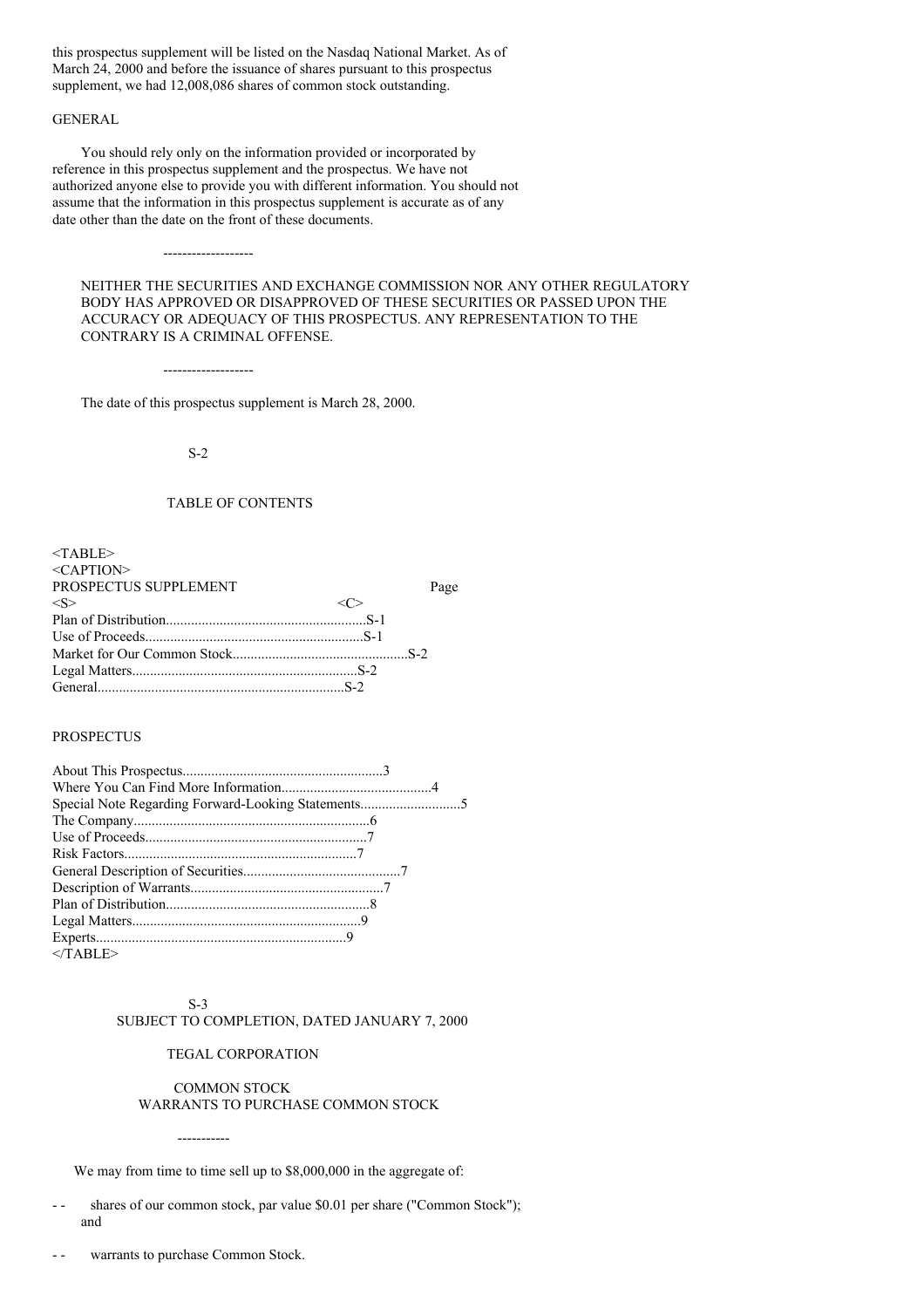We will provide the specific terms of these securities in supplements to this prospectus. You should read this prospectus and any prospectus supplement carefully before you invest.

Our common stock is traded on the Nasdaq National Market under the symbol "TGAL."

------------------

NEITHER THE SECURITIES AND EXCHANGE COMMISSION NOR ANY STATE SECURITIES COMMISSION HAS APPROVED OR DISAPPROVED OF THESE SECURITIES OR DETERMINED IF THIS PROSPECTUS IS TRUTHFUL OR COMPLETE. ANY REPRESENTATION TO THE CONTRARY IS A CRIMINAL OFFENSE.

We will sell these securities directly to our shareholders or to purchasers or through agents on our behalf or through underwriters or dealers as designated from time to time. If any agents or underwriters are involved in the sale of any of these securities, the applicable prospectus supplement will set forth the names of the agents or underwriters and any applicable fees, commissions or discounts.

This prospectus may not be used to consummate sales of securities unless accompanied by the applicable prospectus supplement.

The date of this prospectus is January 7, 2000.

THE INFORMATION IN THIS PROSPECTUS IS NOT COMPLETE AND MAY BE CHANGED. WE MAY NOT SELL THESE SECURITIES UNTIL THE REGISTRATION STATEMENT FILED WITH THE SECURITIES AND EXCHANGE COMMISSION IS EFFECTIVE. THIS PROSPECTUS IS NOT AN OFFER TO SELL THESE SECURITIES AND IT IS NOT SOLICITING AN OFFER TO BUY THESE SECURITIES IN ANY STATE WHERE THE OFFER OR SALE IS NOT PERMITTED.

We have not authorized any dealer, salesman or other person to give any information or to make any representation other than those contained or incorporated by reference in this prospectus and the accompanying supplement to this prospectus. You must not rely upon any information or representation not contained or incorporated by reference in this prospectus or the accompanying prospectus supplement as if we had authorized it. This prospectus and the accompanying supplement to this prospectus do not constitute an offer to sell or the solicitation of an offer to buy any securities other than the registered securities to which they relate, nor do this prospectus and the accompanying supplement to this prospectus constitute an offer to sell or the solicitation of an offer to buy securities in any jurisdiction to any person to whom it is unlawful to make such offer or solicitation in such jurisdiction. You should not assume that the information contained in this prospectus and the supplement to this prospectus is correct on any date after their respective dates, even though this prospectus or a supplement is delivered or securities are sold on a later date.

1

----------------

In connection with this offering, the underwriters may over-allot or effect transactions which stabilize or maintain the market price of the securities at levels above those which might otherwise prevail in the open market. This stabilizing, if commenced, may be discontinued at any time.

## TABLE OF CONTENTS

<TABLE> <CAPTION>

PAGE

----

 $\langle S \rangle$   $\langle C \rangle$ ABOUT THIS PROSPECTUS........................................................................ 3

WHERE YOU CAN FIND MORE INFORMATION.......................................................... 4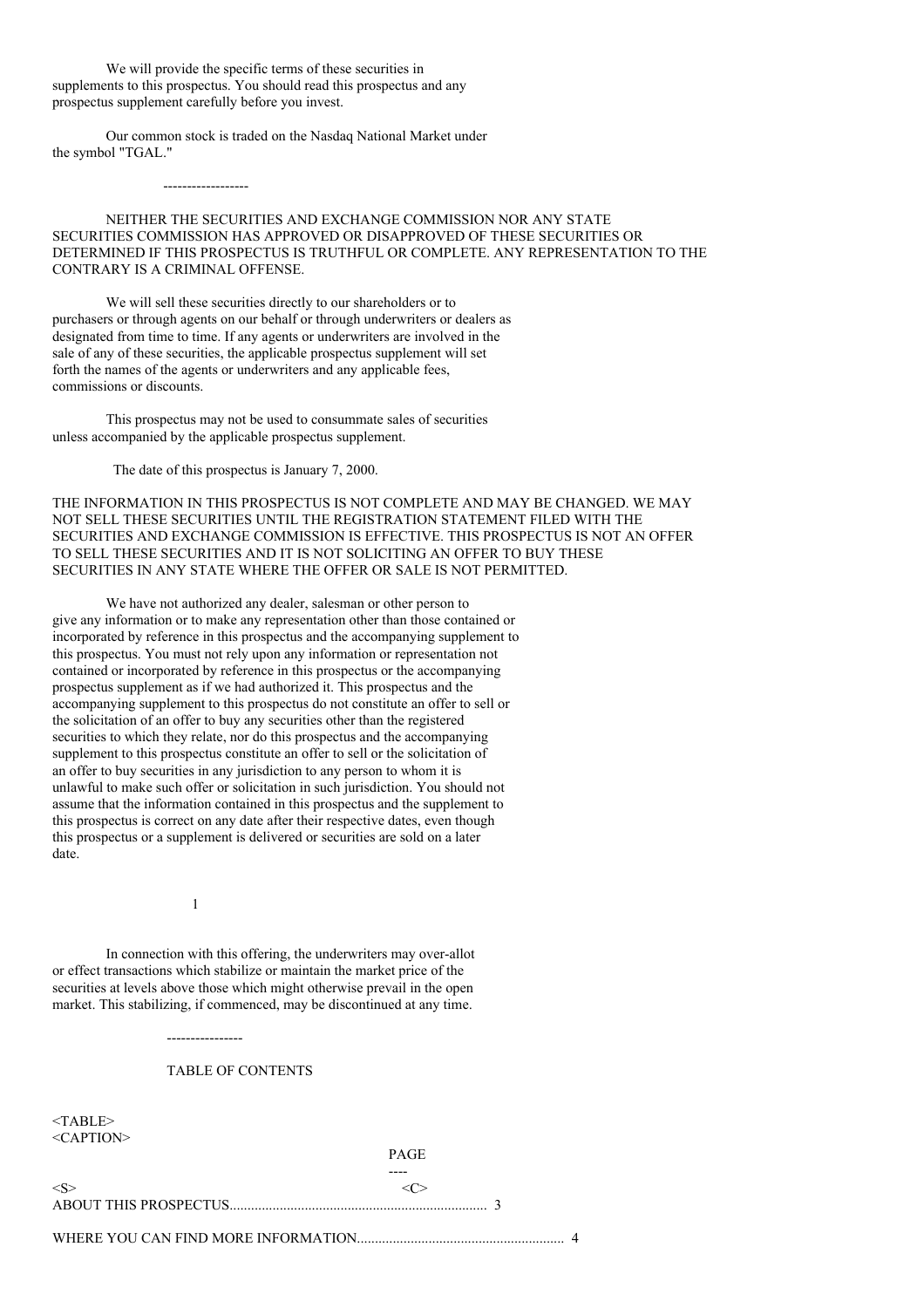| $<$ TABLE> |
|------------|

 $\overline{2}$ 

# ABOUT THIS PROSPECTUS

This prospectus is a part of registration statement that we filed with the Securities and Exchange Commission utilizing a "shelf" registration process. Under this shelf registration process, we may sell any combination of the securities described in this prospectus in one or more offerings up to a total dollar amount of \$8,000,000. This prospectus provides you with a general description of the securities we may offer. Each time we sell securities, we will provide a prospectus supplement that will contain specific information about the terms of that offering. The prospectus supplement may also add, update or change information contained in this prospectus supplement together with additional information described under the next heading "Where You Can Find More Information."

3

#### WHERE YOU CAN FIND MORE INFORMATION

We file annual and quarterly and special reports, proxy statements and other information with the Securities and Exchange Commission. You can inspect and copy these reports, proxy statements and other information at:

the public reference facilities maintained by the SEC at Room 1024, 450 Fifth Street, N.W., Judiciary Plaza, Washington, D.C. 20549, and

- - the regional offices of the SEC:

Midwest Regional Office, Citicorp Center, Suite 1400, 14th Floor, 500 West Madison Street, Chicago, Illinois 60661-2511

Northeast Regional Office, Suite 1300, 13th Floor, 7 World Trade Center, New York, New York 10048.

You can also obtain copies of these materials from the public reference section of the SEC at 450 Fifth Street, N.W., Judiciary Plaza, Washington, D.C. 20549, at prescribed rates. You can obtain information on the operation of the public reference room by calling the SEC at 1-800-SEC-0330. The SEC also maintains a web site (http://www.sec.gov) that makes available reports, proxy statements and other information regarding registrants that file electronically with it. You can inspect reports and other information we file at the office of the New York Stock Exchange, Inc. 20 Broad Street, New York, New York 10005.

The SEC allows us to "incorporate by reference" the information we file with it, which means that we can disclose important information to you by referring you to those documents. The information incorporated by reference is an important part of this prospectus. Any statement contained in a document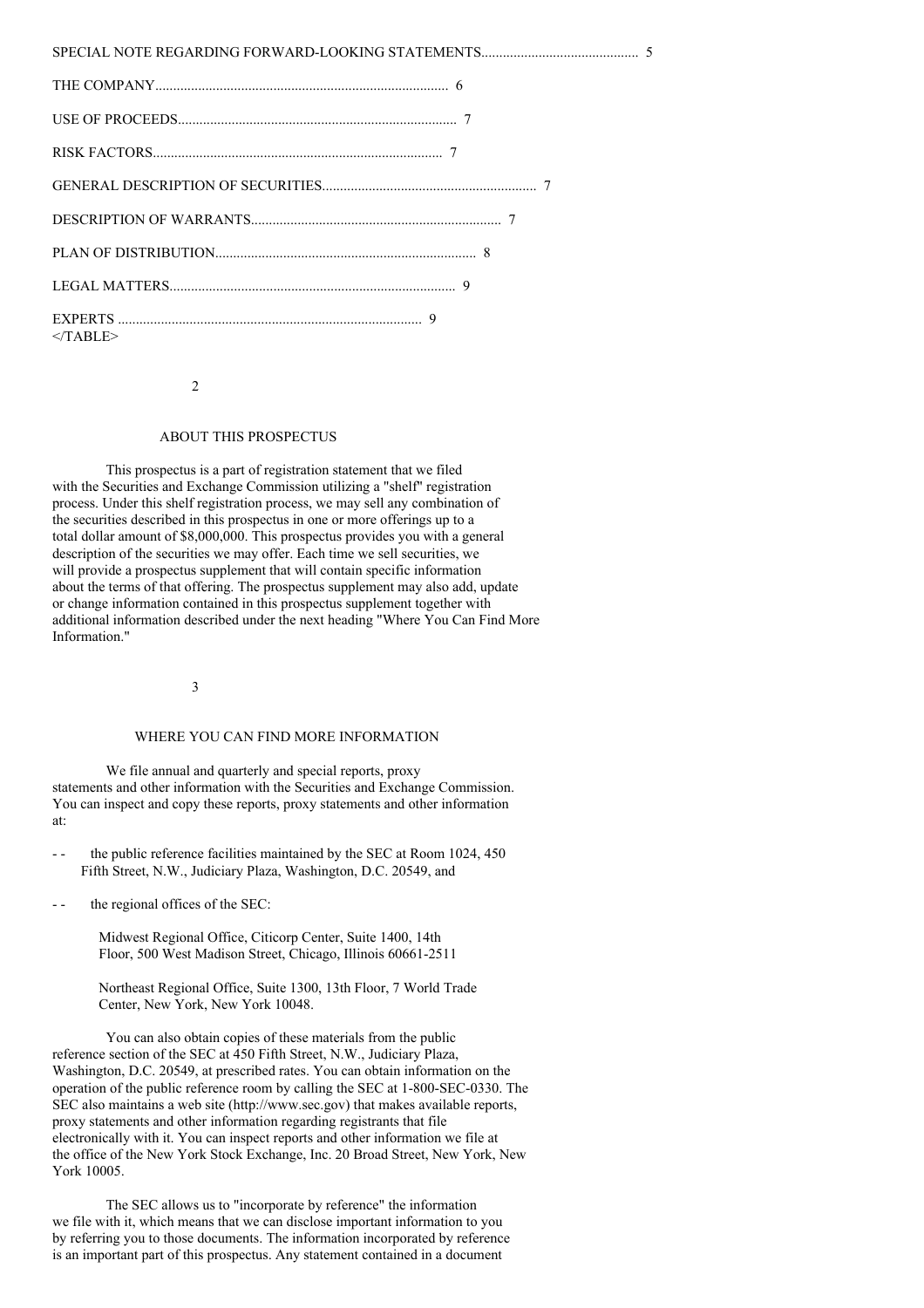incorporated by reference in this prospectus is automatically updated and superseded if information contained in this prospectus, or information that we later file with the SEC, modifies or replaces this information. We incorporate by reference the following documents filed by us with the SEC:

- Annual Report on Form 10-K for the year ended March 31, 1999;
- Proxy Statement for the 1999 Annual Meeting of Shareholders;
- Quarterly Report on Form 10-Q for the period ended June 30, 1999;
- Ouarterly Report on Form 10-O for the period ended September 30, 1999;
- the description of the common stock contained in our Registration Statement on Form 8-A (File No. 01-26824), which was declared effective by the Commission on October 18, 1995, including any subsequently filed amendments and reports updating such description; and
- all other documents subsequently filed by us pursuant to Sections  $13(a)$ , 13(c), 14 or 15(d) of the Exchange Act after the date of this prospectus and before the termination of the offering, which shall be deemed to be a part hereof from the date of filing of such documents.

To receive a free copy of any of the documents incorporated by reference in this prospectus (other than exhibits, unless they are specifically incorporated by reference in the documents), call or write to the Corporate Secretary, Tegal Corporation, 2201 S. McDowell Blvd., Petaluma, California 94954 (telephone (707) 763-5600).

4

# SPECIAL NOTE REGARDING FORWARD-LOOKING STATEMENTS

This prospectus includes or incorporates by reference forward-looking statements within the meaning of Section 27A of the Securities Act and Section 21E of the Exchange Act. Forward-looking statements, which are based on assumptions and describe our future plans, strategies and expectations, are generally identifiable by the use of the words "anticipate," "believe," "estimate," "expect," "intend," "project," or similar expressions. These forward-looking statements are subject to risks, uncertainties and assumptions about us. Important factors that could cause actual results to differ materially from the forward-looking statements we make in this prospectus are set forth under the caption "Risk Factors" and elsewhere in this prospectus and the documents incorporated by reference in this prospectus. If one or more of these risks or uncertainties materialize, or if any underlying assumptions prove incorrect, our actual results, performance or achievements may vary materially from any future results, performance or achievements expressed or implied by these forward-looking statements. All forward-looking statements attributable to us or persons acting on our behalf are expressly qualified in their entirety by the cautionary statements in this paragraph. We undertake no obligation to publicly update or revise any forward-looking statements to reflect future events or developments.

5

### THE COMPANY

We design, manufacture, market and service plasma etch systems used in the fabrication of integrated circuits ("ICs") and other related devices such as gallium arsenide devices for wireless communications, thin film heads for disk drives, small flat panels and printer heads. Etching constitutes one of the principal IC and related device production process steps and must be performed numerous times in the production of such devices. We were formed in December 1989 to acquire the operations of the former Tegal Corporation, a division of Motorola, Inc. ("Motorola"). Our predecessor company was founded in 1972 and acquired by Motorola in 1978.

Our principal executive offices are located at 2201 South McDowell Road, Petaluma, California 94954 (telephone number (707) 763-5600).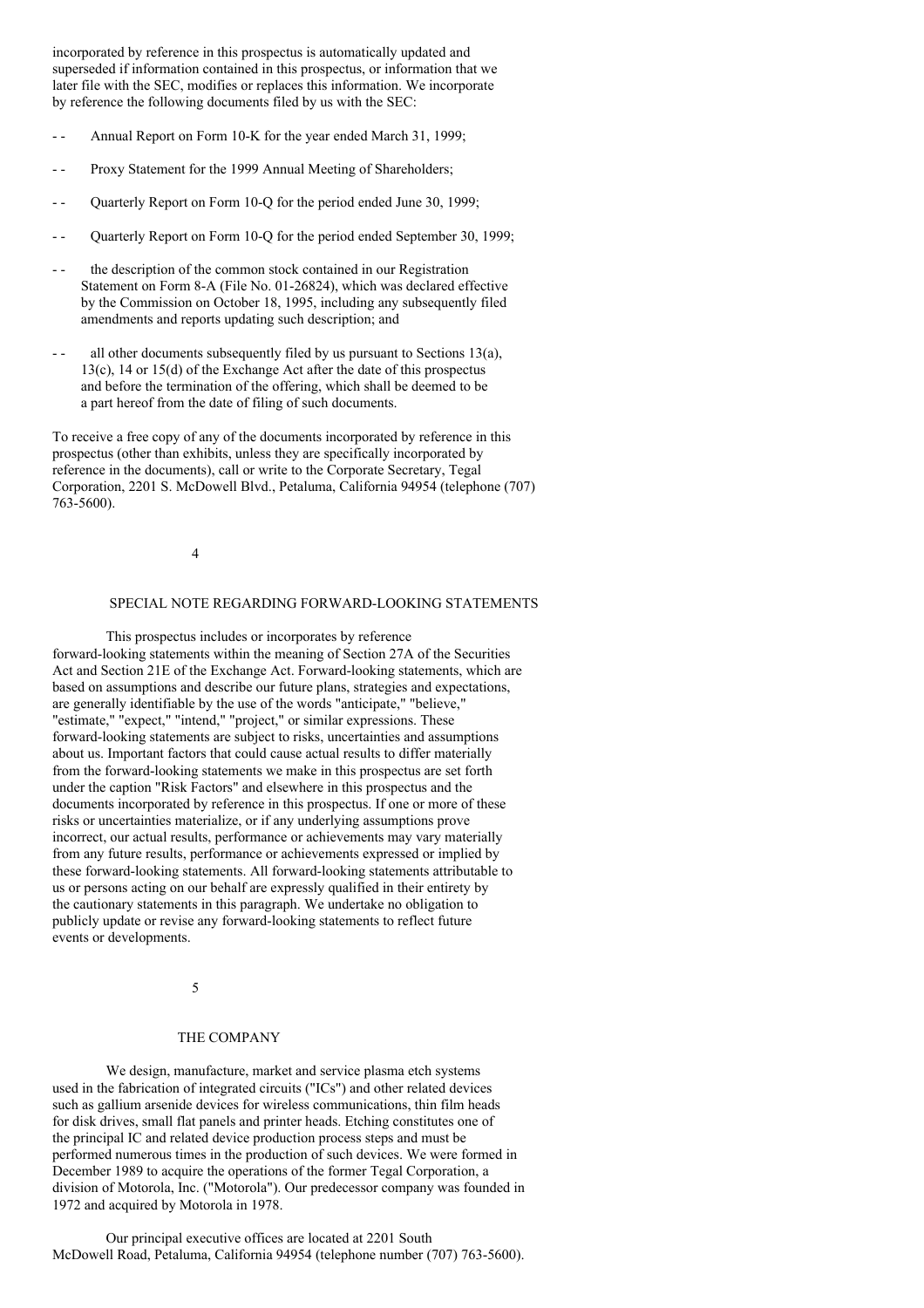# USE OF PROCEEDS

Unless otherwise indicated in the applicable prospectus supplement, we anticipate that any net proceeds will be used for general corporate purposes, which may include but are not limited to working capital, capital expenditures, acquisitions and the repayment or refinancing of our indebtedness. When a particular series of securities is offered, the prospectus supplement relating thereto will set forth our intended use for the net proceeds we receive from the sale of the securities. Pending the application of the net proceeds, we expect to invest the proceeds in short-term, interest-bearing instruments or other investment-grade securities.

## RISK FACTORS

An investment in our common stock involves a high degree of risk. You should consider carefully the risk factors contained in our most recent filing on Form 10-Q or Form 10-K and all other information contained in this prospectus before deciding to purchase shares of our common stock. Additional risks and uncertainties that are not yet identified or that we think are immaterial may also materially harm our business, operating results and financial condition and could result in a complete loss of your investment.

# GENERAL DESCRIPTION OF SECURITIES

We directly or through agents, dealers, or underwriters designated from time to time, may offer, issue and sell, together or separately, up to \$8,000,000 in the aggregate of:

- - shares of Common Stock; and
- warrants to purchase Common Stock ("Warrants"), or any combination of the foregoing, either individually or as units consisting of one or more of the foregoing, each on terms to be determined at the time of sale.

The Common Stock and the Warrants are collectively referred to herein as the "Securities."

#### DESCRIPTION OF WARRANTS

Warrants may be issued independently or together with any Common Stock and may be attached to or separate from such securities. The warrants are to be issued under warrant agreements to be entered into between us and a bank or trust company, as warrant agent, all as shall be set forth in the prospectus supplement relating to warrants being offered pursuant thereto. As of the date hereof, we have no warrants outstanding.

# TERMS OF WARRANTS

The applicable prospectus supplement will describe the terms of warrants offered thereby, the warrant agreement relating to such warrants and the warrant certificates representing such warrants ("Warrant Certificates"), including the following:

- -- the title of such Warrants:
- the Common Stock for which such Warrants are exercisable:
- -- the price or prices at which such Warrants will be issued;
- if applicable, the number of such Warrants issued with each such share of Common Stock;
- - if applicable, the date on and after which such Warrants and the related Common Stock will be separately transferable;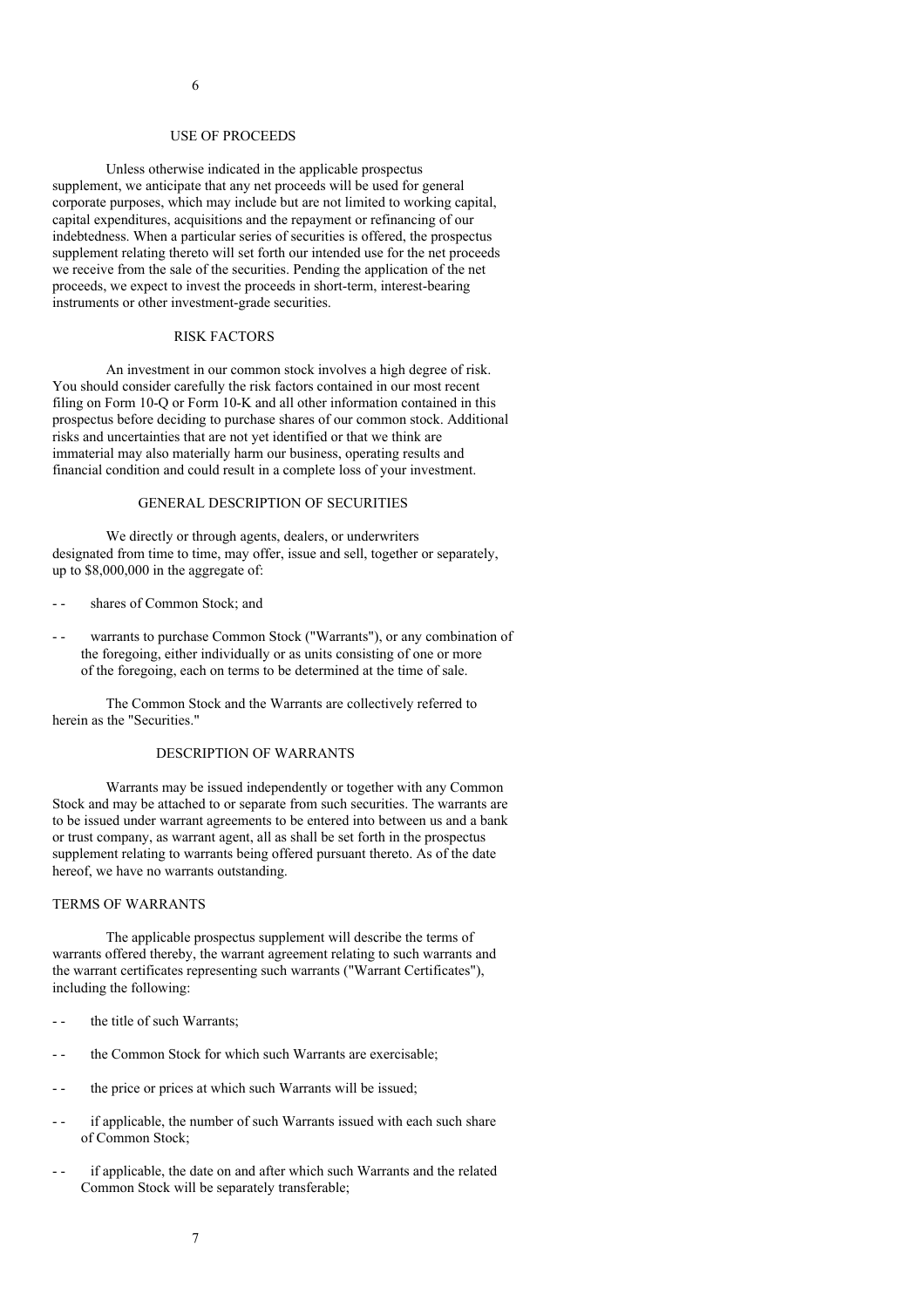- if applicable, a discussion of any material federal income tax considerations; and
- any other terms of such Warrants, including terms, procedures and limitations relating to the exchange and exercise of such Warrants.

Warrant certificates will be exchangeable for new Warrant certificates of different denominations, and Warrants may be exercised at the corporate trust office of the Warrant agent or any other office indicated in the prospectus supplement. Holders of Warrants will not be entitled, by virtue of being such holders, to vote, to consent, to receive dividends, to receive notice as stockholders with respect to any meeting of our stockholders for the election of our directors or any other matter, or to exercise any rights whatsoever as our stockholders.

# EXERCISE OF WARRANTS

Each Warrant will entitle the holder to purchase for cash such number of shares of Common Stock at such exercise price as shall in each case be set forth in, or be determinable as set forth in, the prospectus supplement relating to the Warrants offered thereby. Warrants may be exercised at any time up to the close of business on the expiration date set forth in the prospectus supplement relating to the Warrants offered thereby. After the close of business on the expiration date, unexercised Warrants will become void.

Warrants may be exercised as set forth in the prospectus supplement relating to the Warrants offered thereby. Upon receipt of payment and the Warrant Certificate properly completed and duly executed at the corporate trust office of the warrant agent or any other office indicated in the prospectus supplement, we will, as soon as practicable, forward the Securities purchasable upon such exercise. If less than all of the Warrants represented by such Warrant Certificate are exercised, a new Warrant Certificate will be issued for the remaining warrants.

# PLAN OF DISTRIBUTION

We may sell the Securities to one or more underwriters for public offering and sale by them or may sell the Securities to investors directly or through agents. Any such underwriter or agent involved in the offer and sale of Securities will be named in the applicable prospectus supplement. We have reserved the right to sell Securities directly to investors on our own behalf in those jurisdictions where and in such manner as we are authorized to do so.

Underwriters may offer and sell Securities:

- at a fixed price or prices, which may be changed;
- at market prices prevailing at the time of sale;
- at prices related to such prevailing market prices; or
- - at negotiated prices.

We also may, from time to time, authorize dealers, acting as our agents, to offer and sell Securities upon the terms and conditions as are set forth in the applicable prospectus supplement. In connection with the sale of Securities, underwriters may receive compensation from us in the form of underwriting discounts or commissions and may also receive commissions from purchasers of the Securities for whom they may act as agent. Underwriters may sell Securities to or through dealers, and such dealers may receive compensation in the form of discounts, concessions or commissions from the underwriters and/or commissions from the purchasers for whom they may act as agent.

Any underwriting compensation paid by us to underwriters or agents in connection with the offering of Securities, and any discounts, concessions or commissions allowed by underwriters to participating